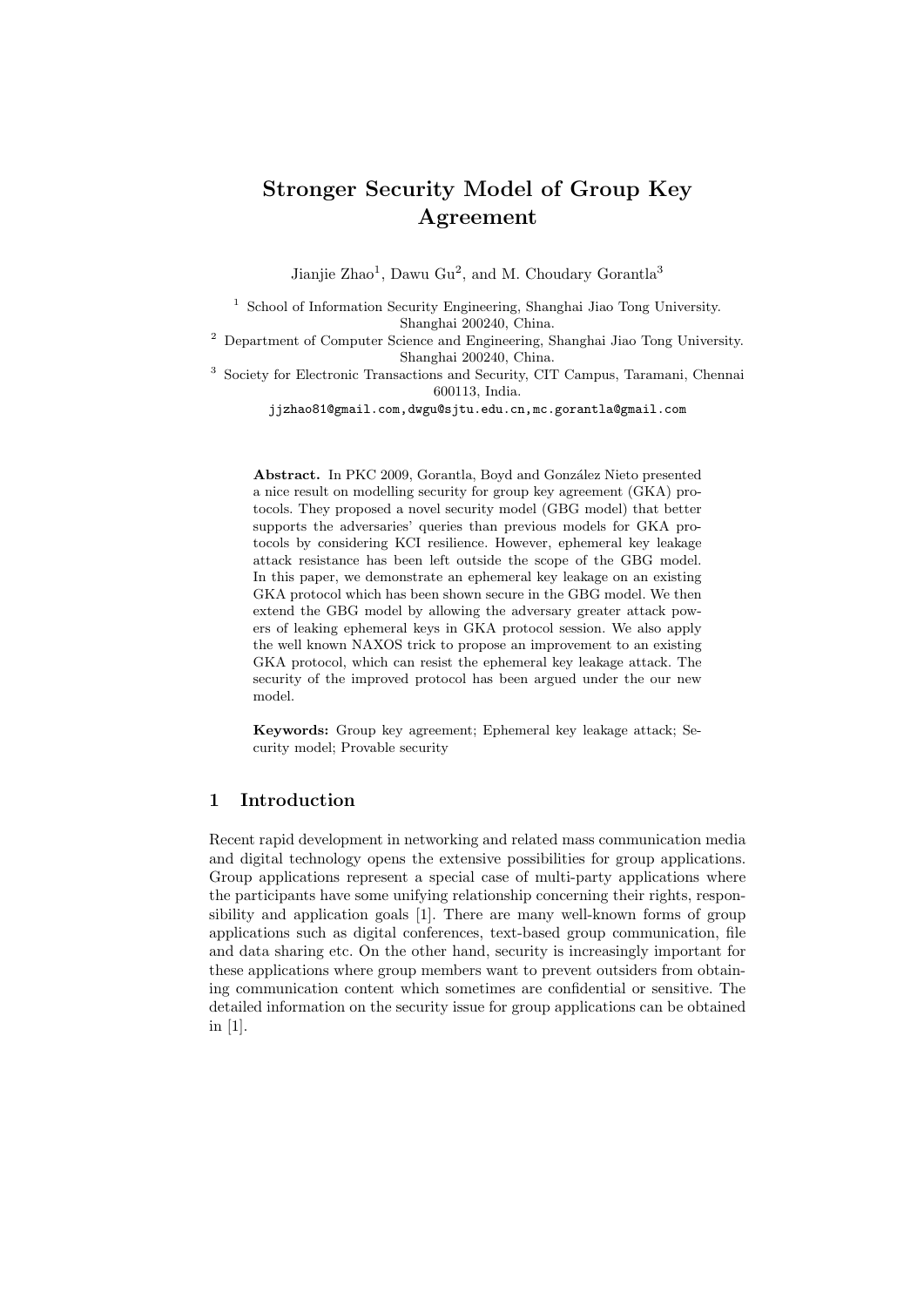Group key establishment is an information security process that enables users establish a session key known only to them. This session key can be applied for subsequent cryptographic usage. Group key establishment can be divided in two different classes: group key distribution (GKD) and group key agreement (GKA). The main characteristic of a GKD protocol is that it needs some trusted party (either a third party or a group member) and some trusted transport channel. In contrast, GKA protocol allows all participants to establish the session key where no party is needed to choose as the key generator and distributor and no secure channel is required. In this paper, we restrict our research to GKA protocols.

Although there are many security models [2–8] for two or three-party key agreement protocols, the formal model proposed by Bresson, Chevassut, Pointcheval and Quisquater [9], which we refer to as the BCPQ model, is the first security model for GKA protocols. Following the work of Bresson, Chevassut and Pointcheval [10] (BCP model) that extended the BCPQ model to the dynamic membership case, they [11] revised the BCP model to meet the internal state information reveal resistance (BCP+) model. However, these models do not consider any malicious behaviour by the participants themselves. In CCS 2005, Katz and Shin [12] proposed a security model for GKA protocol, which provide the first formal treatment of security of GKA in the presence of malicious participants. Bohli, González-Vasco and Steinwandt [13] (BGS model) and Bresson and Manulis [14] (BM model) later proposed two extensions of the KS model under different corruption models. Additionally, the BGS and BM model deal with the issue of contributiveness in the presence of malicious insiders.

All the models above provide definitions that consider the requirements on indistinguishability of computed group keys and forward secrecy. However, as discussed by Gorantla et al. [15] the above security notions do not provide the key compromise impersonation (KCI) resilience. To demonstrate the importance of considering resistance to KCI attacks for GKA protocols, the authors presented KCI attacks on the protocols of Boyd and González Nieto [16], Al-Riyami and Paterson [17] and Bresson et al. [18]. They then proposed a new model (GBG model) by taking KCI resilience into account and also showed that the protocol of Bohli et al. [13] (BGS protocol) to be secure in the GBG model.

Inspired by Manulis et al.'s recent work [19] where the authors pointed out that the GKA security models have so far not considered leakage of ephemeral keys, we augment the GBG model by considering ephemeral key leakage. In our new model, we allow the adversary to reveal any long-term key and ephemeral key of participants involved except for both long-term key and ephemeral key of one of the participants of the test session. We then improve the BGS protocol and show that it is secure in the new model. More specially, we have the following results:

1. *A stronger security model for GKA protocols*. By updating the definitions of adversary queries and notion of freshness of the GBG model, we propose a new model for GKA protocols which provides the adversary more attack capabilities than those in the earlier models.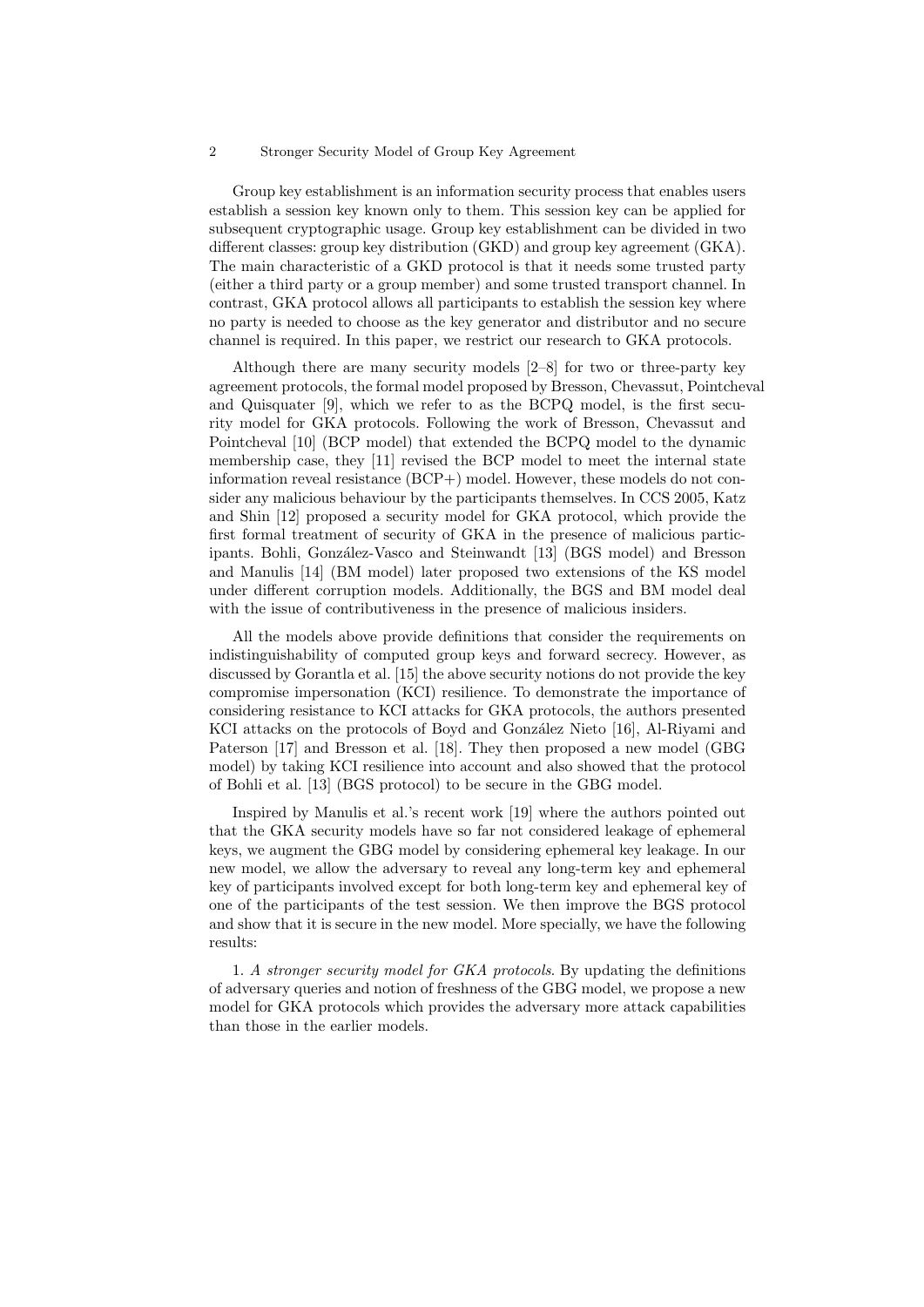2. *An attack on the BGS protocol and its improvement*. We first show that the BGS protocol is not secure in our new security model. To avoid this drawback, a solution where the ephemeral secret result will be generated by the hash function of the long-term key and the ephemeral key is put forward. This technique is known as the NAXOS trick in the literature [4].

3. *A straightforward security proof in the new model*. Under some well-studied assumptions, we prove the improved BGS protocol is secure in our new model.

We begin with a brief review of the GBG model in Section 2.1 and discuss the attack not covered by their definition in Section 2.2, then we give a simple ephemeral key leakage attack on the BGS protocol using this security flaw in the remainder of this section. Section 3 introduces our extended GBG model. In Section 4, we present an improved version of the BGS protocol which can resist the attack discussed in Section 2.2. The formal security argument is given in Section 5.

# **2 The GBG model and the BGS protocol**

In this section, we overview the GBG model briefly and point out that the ephemeral key leakage attack is not covered by it. Then we present this attack on the BGS protocol which is provably secure in the GBG model.

### **2.1 Overview of GBG model**

The GBG model [15] provides a formal security assurance to GKA protocols. We give a high-level overview of the GBG model in this subsection.

**Participants.** A GKA protocol runs in a network of multiple interconnected participants where each participant is activated to run sessions for itself and its peers. As a result, participants in such a session establish a key called a session key. We denote the participant set by  $\mathcal{U} = \{U_1, U_2, \cdots, U_n\}$  and the protocol may be run among any subset of these parties. In a GKA protocol, each participant may execute a polynomial number of protocol instances in parallel. We refer to peers. As a result, participants in<br>key. We denote the participant set<br>be run among any subset of these<br>may execute a polynomial number<br>the *i*-th instance of  $U \in \mathcal{U}$  as  $\prod_{U}^{i}$ .

**Adversary model.** The communication network is assumed to be fully controlled by an adversary  $M$ , that is, it may eavesdrop, delay, alter and insert messages during the process of the protocol at will. We define the security of a GKA protocol by a series of games between a challenger and the adversary M (an outsider adversary or a malicious insider) in which the adversary must solve a challenge on a test session. In this games,  $M$  is allowed to select the identities of all the honest participants and ask the following queries in any sequence. allenge on a test session. In this games,  $\hat{M}$  is allowed to sell the honest participants and ask the following queries in **Execute**( $\prod_{U}^{i}$ ). The adversary makes this query to obtain sages that were exchanged durin

**– Execute**( $\prod_{U}^{i}$ ). The adversary makes this query to obtain the protocol mes- $\binom{u}{U}$  of the protocol. This query models the passive attacks.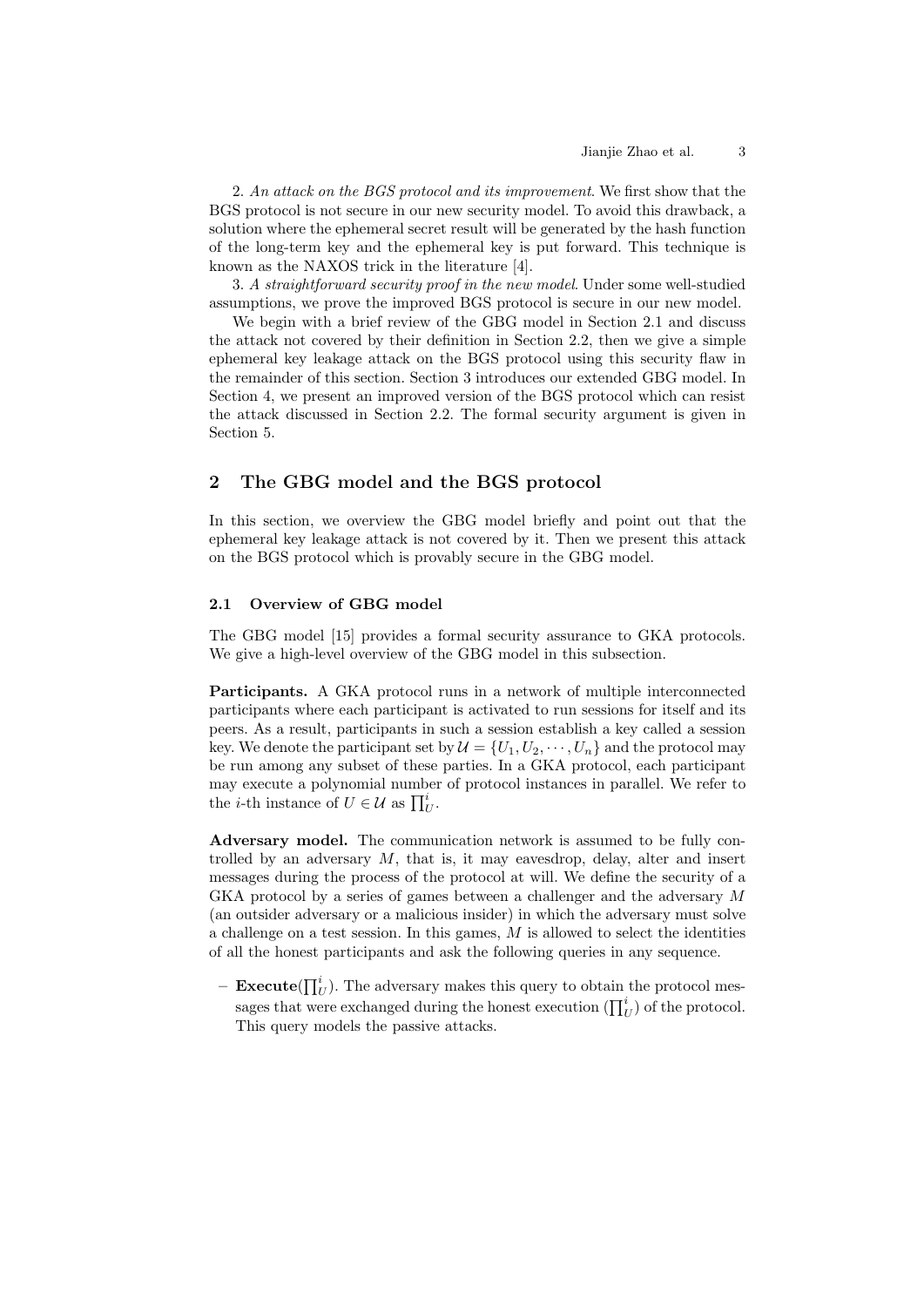- 4 Stronger Security Model of Group Key Agreement ∏
- **Send**( $\prod_{U}^{i}$ , *m*). The adversary makes this query to obtain the message that Stronger Sec<br> **Send**( $\prod_U^i$ , *m*).<br>
the instance  $\prod_U^i$ the instance  $\prod_{l}^{i}$  would generate on receipt of the message m. **Send**( $\prod_{U}^{i}$ , *m*). The adversary makes the instance  $\prod_{U}^{i}$  would generate on reconsident  $\text{RevealKey}(\prod_{U}^{i})$ . The adversary makes established at the accepted instance  $\prod_{U}^{i}$
- **RevealKey**( $\prod_U^i$ ). The adversary makes this query to obtain the session key  $_U^i.$
- **Corrup** $(U)$ . The adversary makes this query to obtain the long-term key of the participant  $U$ .
- $-$ **RevealState** $(\prod_{l=1}^{i}$ **alState**( $\prod_{U}^{i}$ ). The adversary makes this query to obtain the interestablished at the accepted instance  $\prod_U^i$ .<br> **Corrup**(*U*). The adversary makes this query to obtain the long-term key of<br>
the participant *U*.<br> **RevealState**( $\prod_U^i$ ). The adversary makes this query to obtain the inter has accepted. Hence, a **RevealState** query to an accepted instance returns nothing. nal stat<br>has acce<br>nothing<br>**Test**( $\prod_{i=1}^{n}$
- $-$  **Test** $(\bar{\prod}_{l}^{i}$  $U<sub>U</sub>$ ). Only one query of this type is allowed for the adversary. Provided  $\iota_U^i$  is accepted, the adversary M can make this query at any time. To respond to this query, a random bit  $b \in \{0,1\}$  is secretly selected. If **Test**( $\prod_{U}^{i}$ ). Only one query of this type is allowed<br>that  $\prod_{U}^{i}$  is accepted, the adversary M can mal<br>To respond to this query, a random bit  $b \in \{0, 1, 2, \ldots, n\}$ <br> $b = 1$ , then the real session key established a  $\binom{u}{U}$  is returned. Otherwise, a uniformly chosen random value from the session key distribution is returned.

We now define the **AKE security**, the **MA security** and the **Contributiveness** based on the definitions of partner and freshness. uniformly chosen random value from the session key distribution is returned.<br>We now define the **AKE security**, the **MA security** and the **Contribu-**<br>eness based on the definitions of partner and freshness.<br>**Definition 1 (** 

if it goes into an accept state after receiving the last expected protocol message,<br>that is, when an instance accepts, it holds a session key, a session identifier<br>sid and a partner identifier pid. The information of whet that is, when an instance accepts, it holds a session key, a session identifier *sid* and a partner identifier *pid*. The information of whether an instance has terminated with acceptance or not is assumed to be known to the adversary. *<sup>1</sup>* and  $\prod_{U}^{i}$  and  $\prod_{U}^{j}$  at two different parties *U* and *U'* respectively are onsidered partnered iff<br>
1. Both the instances have accepted.<br>
2. The session identifiers of  $\prod_{U}^{i}$  and  $\prod_{U}^{j}$  are the sam considered partnered iff onsidered partnered iff<br>3. The instances have accepted.<br>2. The session identifiers of  $\prod_{U}^{i}$  and  $\prod_{U}^{j}$ <br>3. The partner identifiers of  $\prod_{I}^{i}$  and  $\prod_{I}^{j}$ 

- 1. Both the instances have accepted.
- $\iota_U^i$  and  $\prod_{U'}^j$  are the same. Both the instances have accepted.<br>The session identifiers of  $\prod_{U}^{i}$  and  $\prod_{U'}^{j}$  are the partner identifiers of  $\prod_{U}^{i}$  and  $\prod_{U'}^{j}$  are **Definition 2 (Freshness)**. An instance  $\prod_{i=1}^{i}$
- $\iota_U^i$  and  $\prod_{U'}^j$  are the same.

 $\iota_U^i$  is fresh if the following conditions hold: **1. The instance 1.1** The instance  $\prod_{U}^{i}$  is fresh if the following conditions hold:<br>1. The instance  $\prod_{U}^{i}$  or any its partner has not been asked a **RevealKey** query

- after their acceptance. ions hold:<br>
1. The instance  $\prod_U^i$ <br>
after their accept<br>
2. The instance  $\prod_U^i$
- The instance  $\prod_U^i$  or any its partner has not been asked a **RevealState** query before their acceptance. 1. The instance  $\prod_U^i$  or any if<br>after their acceptance.<br>2. The instance  $\prod_U^i$  or any<br>query before their accepta<br>3. If  $\prod_{U'}^j$  is a partner of  $\prod_{U}^i$
- $\iota_U^i$  and M asked **Corrupt** (U'), then any message after their acceptance.<br>The instance  $\prod_U^i$  or any its partner<br>query before their acceptance.<br>If  $\prod_{U'}^{i}$  is a partner of  $\prod_U^i$  and M ask<br>that M sends to  $\prod_U^i$  on behalf of  $\prod_U^j$ *°* centrally its partner has not been asked a **RevealState** coeptance.<br> *of*  $\prod_{U}^{i}$  and *M* asked **Corrupt** (*U'*), then any message  $\prod_{U}^{i}$  on behalf of  $\prod_{U'}^{j}$ , must come from  $\prod_{U'}^{j}$  intended to  $\dot{i}$  $_{U}^{i}.$

**Definition 3 (AKE security)**. In Stage 1, an adversary  $M_{AKE}$  against the AKE security notion is allowed to make all the queries defined above.  $M_{AKE}$  $\prod_U^i$ .<br> **Definition 3 (AKE security)**<br>
AKE security notion is allowed to makes **Test** query to an instance  $\prod_U^i$  $\iota_U^i$  at the end of Stage 1 and is given a challenge key  $K_b$ . It can continue asking queries in Stage 2. Finally,  $M_{AKE}$  outputs a bit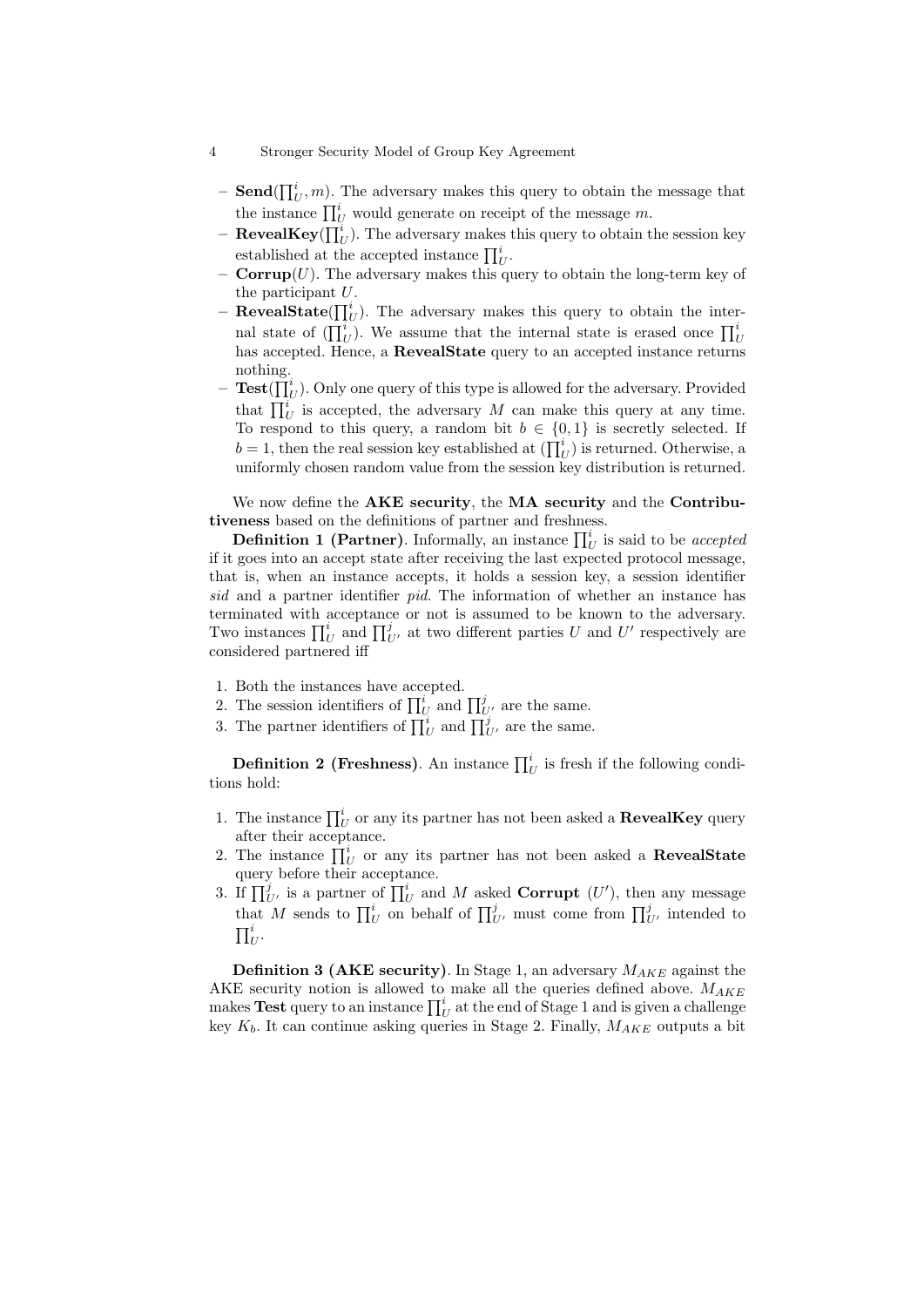Jianjie Zhao et al. 5<br> *b′* and wins the AKE security game if (1)  $b = b'$ ; (2) the instance  $\prod_{U}^{i}$  that was asked **Test** query remained fresh till the end of  $M_{AKE}$ 's execution. We define the advantage of  $M_{AKE}$  in winning the AKE security game as  $Adv_{M_{AKE}} =$  $|2 \cdot Pr[b' = b] - 1|$ . A protocol is called AKE secure if  $Adv_{M_{AKE}}$  is negligible in the security parameter  $k$ .

**Definition 4 (MA security)**. An adversary  $M_{MA}$  against the MA security notion is allowed to make all the queries defined above.  $M_{MA}$  violates the mutual authentication property of the GKA protocol if at some point during the protocol the security parameter k.<br> **Definition 4 (MA security)**. An adversary  $M_{MA}$  against the MA security<br>
notion is allowed to make all the queries defined above.  $M_{MA}$  violates the mutual<br>
authentication property of the GKA key  $sk_U^i$  and another party  $U' \in pid_U^i$  that is uncorrupted at the time  $\prod_U^i$  accepts n adversary  $M_{MA}$  against the MA<br>ies defined above.  $M_{MA}$  violates the<br>protocol if at some point during the<br>ance  $\prod_{U}^{i}$  that has accepted with<br>that is uncorrupted at the time  $\prod_{i}^{i}$ such that un, there exists an uncorrupted instance  $\prod_{U}^{i}$  that has accepted wey  $sk_U^i$  and another party  $U' \in pid_U^i$  that is uncorrupted at the time uch that<br>uch that<br>1. There is no instance  $\prod_{U'}^{j}$  with  $(pid_{U'}^j, sid_{U'}^j) = (pid_U^$ Equality and another party  $U'$ <br>
2. There is no instance  $\prod_{U'}^{j}$ <br>
2. There is an instance  $\prod_{U'}^{j}$ 

- 
- $j_{U'}$  with  $(pid_{U'}^{j}, sid_{U'}^{j}) = (pid_{U}^{i}, sid_{U}^{i})$  that has accepted with  $sk_{U'}^j \neq sk_U^i$ .

We define the probability of  $M_{MA}$  in winning the MA security game as  $Adv_{M_{MA}}$ . A protocol is said to provide mutual authentication in the presence of insiders if  $Adv_{M_{MA}}$  is negligible in k.

**Definition 5 (Contributiveness [14])**. An adversary  $M_{Con}$  against the contributiveness notion is allowed to make all the queries defined above. It operates in two stages **prepare** and **attack** as follows: ders if  $Adv_{M_{MA}}$  is negligible in k.<br>**Definition 5 (Contributiveness [14**<br>tributiveness notion is allowed to make<br>tes in two stages **prepare** and **attack** a<br>**prepare**.  $M_{Con}$  queries the instance  $\prod$ tributiveness notion is allowed to make all the queries defined above. It op-<br>tes in two stages **prepare** and **attack** as follows:<br>**prepare**.  $M_{Con}$  queries the instance  $\prod$  and outputs some state information<br>long with a

es the instance  $\prod$  and outputs some state information  $\zeta$  along with a key k.

rupted instances which have been asked either **Execute** or **Send** queries. the instance  $\prod$  and outputs some state in<br>stage, a set  $\sum$  is built such that  $\sum$  consist<br>e been asked either **Execute** or **Send** que<br>),  $M_{Con}$  interacts with the instances of  $\prod$ 

**attack**. On input  $(\zeta, \sum)$ ,  $M_{Con}$  interacts with the instances of  $\prod$  as in the **prepare** stage.

At the end of this stage  $M_{Con}$  outputs  $(U, i)$  and wins the games if an instance rupted instances which have been asked either **Execute** or **Send** queries.<br> **attack**. On input  $(\zeta, \sum)$ ,  $M_{Con}$  interacts with the instances of  $\prod$  as i<br> **prepare** stage.<br>
At the end of this stage  $M_{Con}$  outputs  $(U, i)$   $\dot{i}$ *<sup><i>t*</sup></sup> $\prod_{U}$  at an uncorrupted party *U* has terminated accepting *k* with  $\prod_{U}^{i}$  ∉ ∑.

We define the probability of  $M_{Con}$  in winning the above game as  $Adv_{M_{Con}}$ . A protocol is said to provide contributiveness property in the presence of insiders if  $Adv_{M_{Con}}$  is negligible in k.

## **2.2 An attack not covered by the GBG model**

We focus on Condition 2 in the definition of "Freshness" (Definition 2) and point out an attack which may compromise the security of GKA protocols proven secure in the GBG model. According to this condition, the GBG model does not allow the adversary to make **RevealState** query against the test session which it wants to attack. In other words, the GBG model does not provide any security guarantees for a session if the ephemeral key of either party has been leaked. To avoid such an attack (we call this attack the ephemeral key leakage (EKL) allow the adversary to make **RevealState** query against the test session which it wants to attack. In other words, the GBG model does not provide any security guarantees for a session if the ephemeral key of either party attack), GBG model assumes that the internal state should be erased after  $\prod_{U}^{i}$ has accepted. However, this restriction prevents the adversary from revealing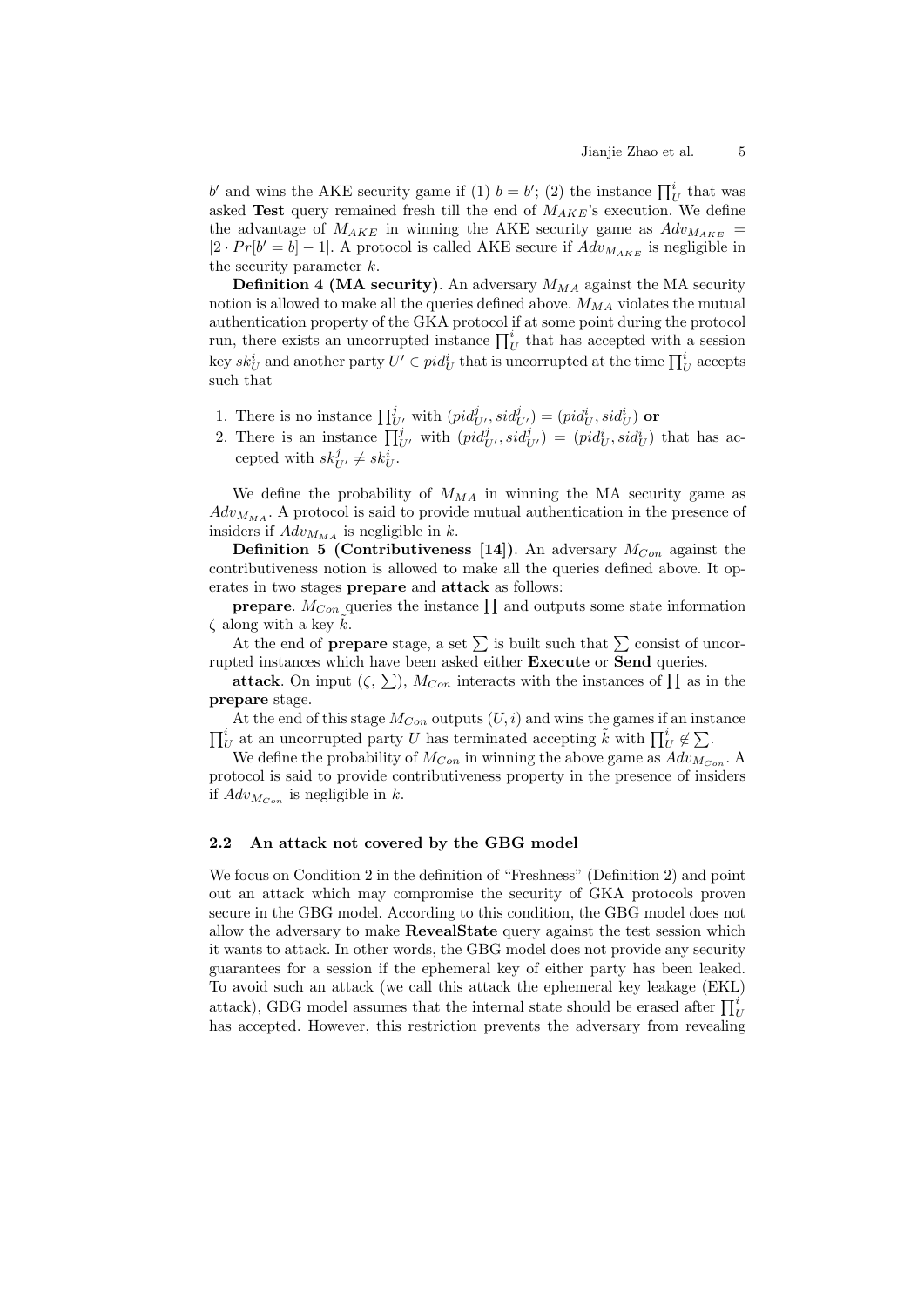the ephemeral keys of participants during the protocol execution process, that is, the GBG model restricts the adversary's ability to attack the objective GKA protocol using the revealed ephemeral key during the protocol execution process. Next, we will present a concrete EKL attack on the BGS protocol which has been shown secure in the GBG model.

## **2.3 EKL attack on BGS protocol**

The BGS protocol [13] proposed by Bohli et al. has been shown to satisfy their definitions of outsider and insider security. We briefly review the protocol here.

**Round 1: Computation** 1. Each  $U_i$  chooses  $k_i \stackrel{R}{\leftarrow} \{0,1\}^k$ ,  $x_i \stackrel{R}{\leftarrow} \mathbb{Z}_q$  and computes  $y_i = g^{x_i}$ .  $U_n$ additionally computes  $H(k_n)$ . 2. Each  $U_i$  except  $U_n$  sets  $M_i^I = k_i || y_i$ , while  $U_n$  sets  $M_n^I = H(k_n) || y_n$ . 3. Each  $U_i$  computes a signature  $\sigma_i^I$  on  $M_i^I$  ||pid<sub>i</sub>. **Broadcast** Each  $U_i$  broadcasts  $M_i^I || \sigma_i^I$ . **Check** Each  $U_i$  checks all signatures  $\sigma_j^I$  of incoming messages  $M_j^I || \sigma_j^I$  for  $j \neq i$ . **Round 2: Computation** 1. Each  $U_i$  computes  $t_i^L = H(y_{i-1}^{x_i}), t_i^R = H(y_{i+1}^{x_i}), T_i = t_i^L \oplus t_i^R$  and  $sid = H(pid||k_1|| \cdots ||k_{n-1}||H(k_n))$ .  $U_n$  additionally computes  $mask_n = k_n \oplus t_n^R$ . 2. Each  $U_i$  except  $U_n$  sets  $M_i^{II} = T_i ||sid_i$  while  $U_n$  sets  $M_n^{II} = mask_n ||T_n||sid_n.$ 3. Each  $U_i$  computes a signature  $\sigma_i^{II}$  on  $M_i^{II}$ . **Broadcast** Each  $U_i$  broadcasts  $M_i^{II} || \sigma_i^{II}$ . **Check** 1. Each  $U_i$  verifies the incoming the signatures  $\sigma_j^{II}$  on the corresponding message  $M_j^H$  for each  $j \in [1, n]$  and  $j \neq i$  also checks that  $T_1 \oplus \cdots \oplus T_n \stackrel{?}{=} 0$ . 2. Each  $U_i$  for  $i < n$ , extracts  $k_n = mask_n \oplus T_1 \oplus \cdots \oplus T_{i-1} \oplus t_i^L$  and checks the commitment  $H(k_n)$  sent in Round 1 for the  $k_n$  extracted. **Key Computation** Each  $U_i$  computes the session key  $sk = H(pid||k_1|| \cdots ||k_n)$ .

#### **Fig. 1.** BGS protocol

Let  $\mathcal{U} = \{U_1, U_2, \cdots, U_n\}$  be the set of the parties who want to establish the session key. Suppose that the group members are ordered in a logical ring with  $U_{i-1}$  and  $U_{i+1}$  being the left and right neighbors of  $U_i$  for  $1 \leq i \leq n$ ,  $U_0 = U_n$ and  $U_{n+1} = U_1$ . During the initialization phase, a cyclic group  $\mathbb G$  of prime order q, an arbitrary generator  $g$  of  $\mathbb G$  and the description of a hash function  $H$  that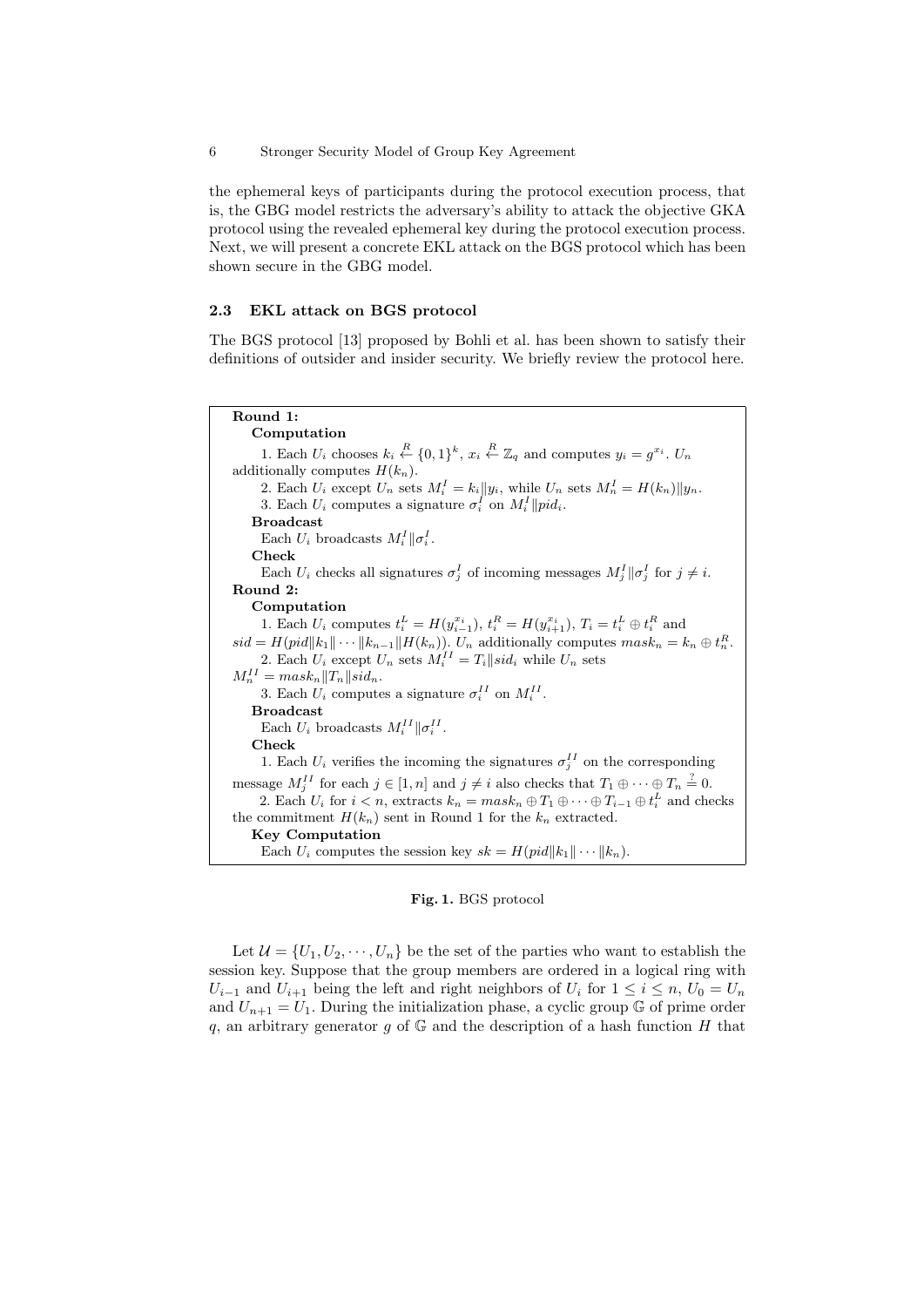maps to  $\{0,1\}^k$  are chosen. Each party is assumed to have a long-term key pair for public signature. Figure 1 shows the execution process after initialization phase.

We show that BGS protocol is vulnerable to the EKL attack. Without loss of generality, we assume that the ephemeral key of  $U_i$  is leaked, an adversary M can compute  $t_i^L = H(y_{i-1}^{x_i})$  and  $t_i^R = H(y_{i+1}^{x_i})$  in Round 2. Using the public  ${mask}_n, T_1, T_2, \cdots, T_{i-1}$  and its own  $t_i^L, M$  will extract  $k_n = {mask}_n \oplus T_1 \oplus T_2 \oplus$  $\dots \oplus T_{i-1} \oplus t_i^L$  and  $sk = H(pid||k_1|| \dots ||k_n)$ . In this way, M easily win the AKE game by selecting the test session at  $U_i$ .

A straightforward solution is to delete  $x_i$  of participant  $U_i$  during the protocol execution process, but it is infeasible. In more specific terms, it is impossible for  $U_i$  to delete  $x_i$  after Round 1, since  $U_i$  has to use  $x_i$  in Round 2 to compute  $t_i^L$ and  $t_i^R$ ; if  $U_i$  deletes  $x_i$  after Round 2, the unavoidable leakage of  $x_i$  during the first round could destroy the security of BGS protocol.

*Note*: It is worthy of being mentioned that BGS protocol is secure in GBG model since according to the principle of GBG model, all the ephemeral  $x_i$ s will be erased after the corresponding session completed. Here we would like to reiterate that the attack not covered in the GBG model.

# **3 Extended GBG model**

We now present our extended GBG (eGBG) model.

**Participants.** A GKA protocol runs in a network of multiple interconnected participants where each participant is activated to run sessions for itself and its peers. As a result, participants in such a session establish a session key. We denote the participant set by  $\mathcal{U} = \{U_1, U_2, \cdots, U_n\}$  and the protocol may be run among any subset of these parties. In a GKA protocol, each participant may execute a polynomial number of protocol instances in parallel. We refer to the its peers. As a result, participants in<br>denote the participant set by  $\mathcal{U} = \{U_1$ <br>among any subset of these parties. I<br>execute a polynomial number of prot<br>*i*-th protocol instance at  $U \in \mathcal{U}$  as  $\prod_{i=1}^{n}$  $_{U}^{i}.$ 

**Adversary model.** The communication network is assumed to be fully controlled by an adversary  $M$ , that is, it may eavesdrop, delay, alter and insert messages during the process of the protocol at will. We define the security of a GKA protocol by a series of games between a challenger and the adversary  $M$ (an outsider adversary or a malicious insider) in which the adversary must solve ∏a challenge on a test session. In this games,  $M$  is allowed to select the identities of all honest participants and issue the following queries in any sequence.

- $-$  **Execute** $(\prod_l^i$  $\binom{n}{U}$ . The adversary makes this query to obtain the message that allenge on a test session. In this games,  $M$  is allowed to select the identities<br>ll honest participants and issue the following queries in any sequence.<br>**Execute**( $\prod_{U}^{i}$ ). The adversary makes this query to obtain the query models the passive attacks.  $\begin{aligned} \textbf{Execute}(\prod_{U}^{t}).\ \text{were exchange} \ \text{query models}\ \text{t1} \ \textbf{Send}(\prod_{U}^{i},m). \ \text{the instance } \prod_{U}^{i} \end{aligned}$
- $-$  **Send** $(\prod_l^i$  $_{U}^{i}$ , *m*). The adversary makes this query to obtain the message that the instance  $\prod_{l}^{i}$  would generate on receipt of the message m.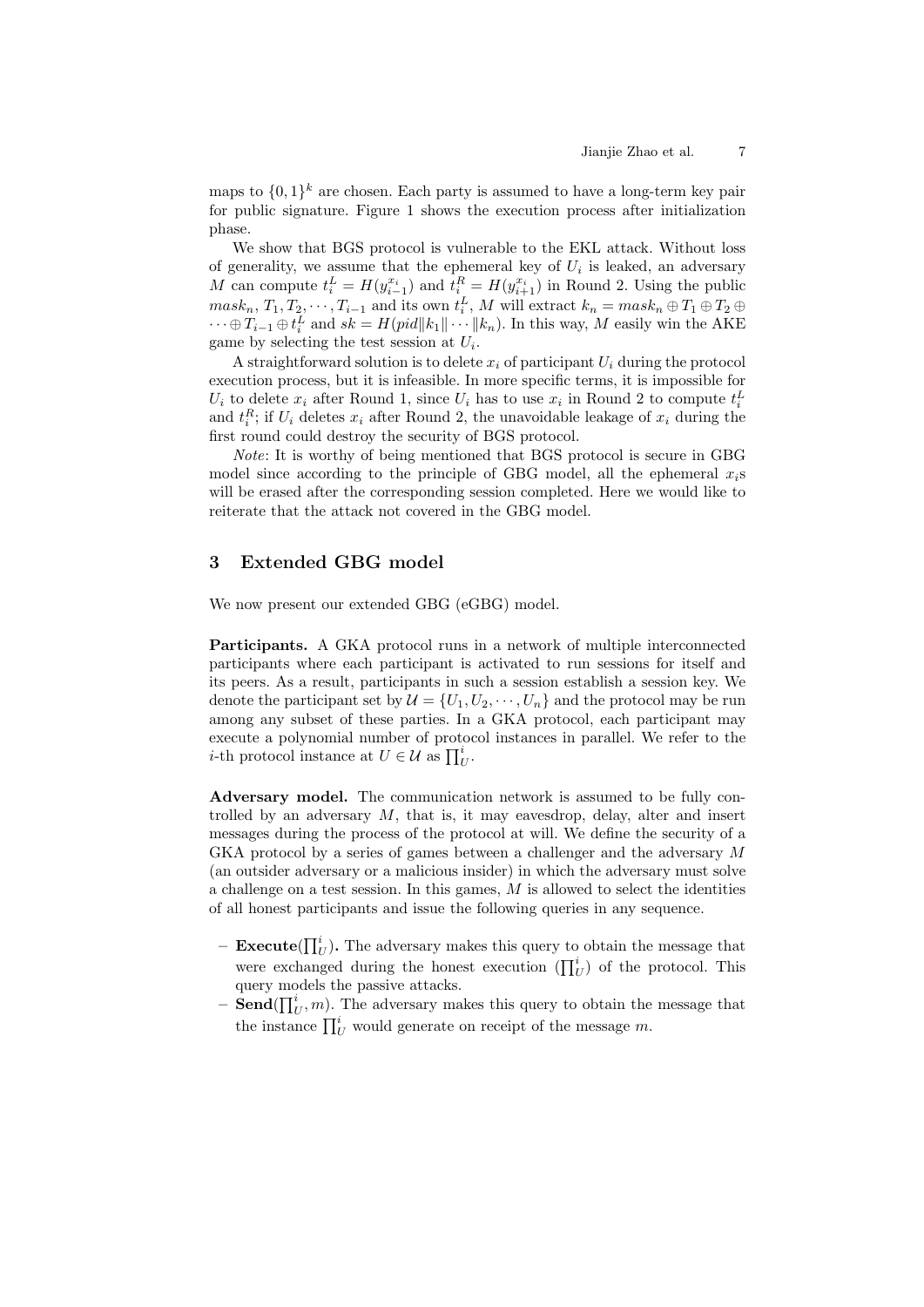- 8 Stronger Security Model of Group Key Agreement
- **RevealKey**( $\prod_U^i$ ). The adversary makes this query to obtain the session key Stronger Security Model of G<br>**RevealKey**( $\prod_{U}^{i}$ ). The adverse established at the accepted  $\prod_{I}^{i}$  $_{U}^{i}.$ lve
	- $\sim$  **Long-termKeyReveal**(*U*). The adversary makes this query to obtain the long-term key of the participant  $U$ .
	- $-$  **EphemeralKeyReveal**( $\prod_l$  $\binom{u}{U}$ . The adversary makes this query to obtain the ephemeral key of  $U$  in the *i*-th run.
- $-$  **Test** $\overline{(\prod_l^i)}$  $U<sub>U</sub>$ ). Only one query of this form is allowed for the adversary. Provided long-ter<br>Ephem<br>the ephen<br>Test( $\prod_i$  $i_U^i$  is accepted, the adversary M can make this query at any time. To respond to this query, a random bit  $b \in \{0, 1\}$  is selected. If  $b = 1$ , then the real session key is returned. Otherwise, a random value uniformly chosen from the session key distribution is returned.

We now define the notion of freshness according to the same definition of partnership in the GBG model. Frequence Treat session key is returned. Otherwise, a random value uniformly chosen<br>from the session key distribution is returned.<br>We now define the notion of freshness according to the same definition of<br>thership in the

tions hold: We now define the notion of freshness according to the same definition of partnership in the GBG model.<br> **Definition 6 (Freshness)**. An instance  $\prod_U^i$  is fresh if the following conditions hold:<br>
1. The instance  $\prod_U^i$ 

- after their acceptance. **Definition 6 (F**<br>ions hold:<br>1. The instance  $\prod_{l=1}^{i}$ <br>after their accep<br>2. The instance  $\prod_{l=1}^{i}$
- $\frac{v}{U}$  or any its partner has not been asked a **Long-termKeyR eveal** query and a **EphemeralKeyReveal** query simultaneously before their acceptance. That is, the adversary is allowed to reveal any subset of four pieces of secret information (the long-term keys and the ephemeral keys of the participant and its partner) which does not contain both the long-term and ephemeral keys of one party. their acceptance. That is, the adversary is allowed to reveal any subset of<br>four pieces of secret information (the long-term keys and the ephemeral keys<br>of the participant and its partner) which does not contain both the four pieces of secret information (the long-term keys and the ephemeral key<br>of the participant and its partner) which does not contain both the long-term<br>and ephemeral keys of one party.<br>If  $\prod_{U'}^{j}$  is a partner of  $\prod_{$
- $U$  on behan or  $\prod_{U'}$  must come nom  $\prod_{U'}$ of the participa<br>and ephemeral<br>If  $\prod_{U'}^{j}$  is a par<br>any message the<br>intended to  $\prod_{I}^{j}$  $_{U}^{i}.$

The description of the **AKE security**, **MA security** and **Contributiveness** are the same as that in the GBG model in Section 2.1.

Compared to the GBG model, we

- 1. Replace the **RevealState** query with the **EphemeralKeyReveal** by which The description of the **AKE** security, MA security and Contributive-<br>
s are the same as that in the GBG model in Section 2.1.<br>
Compared to the GBG model, we<br>
Replace the **RevealState** query with the **EphemeralKeyReveal** b the same as that in the GBG model in Section 2.1.<br>Compared to the GBG model, we<br>Replace the **RevealState** query with the **EphemeralKeyReveal** by which<br>the adversary can get the ephemeral key of the instance  $\prod_{U}^{i}$ . At  $\binom{v}{U}$ has accepted the internal state is erased.
- 2. Replace the **Corrupt** query with the **Long-termKeyReveal** to give the adversary the power to reveal the long-term keys.
- 3. Modify the Condition 2 in the notion of "freshness" to expand the attack scope of the adversary.

*Remark 1.* In many security models, when the adversary corrupts an honest party, it takes full control over this party and reveals all its secret information. In the GBG model, since the **Corrupt** query just simulates the long-term key leakage attack, we change the tag of this query to capture the adversarial ability more accurately. The role of **Long-termKeyReveal** in our model is the same as that of **Corrupt** in the GBG model.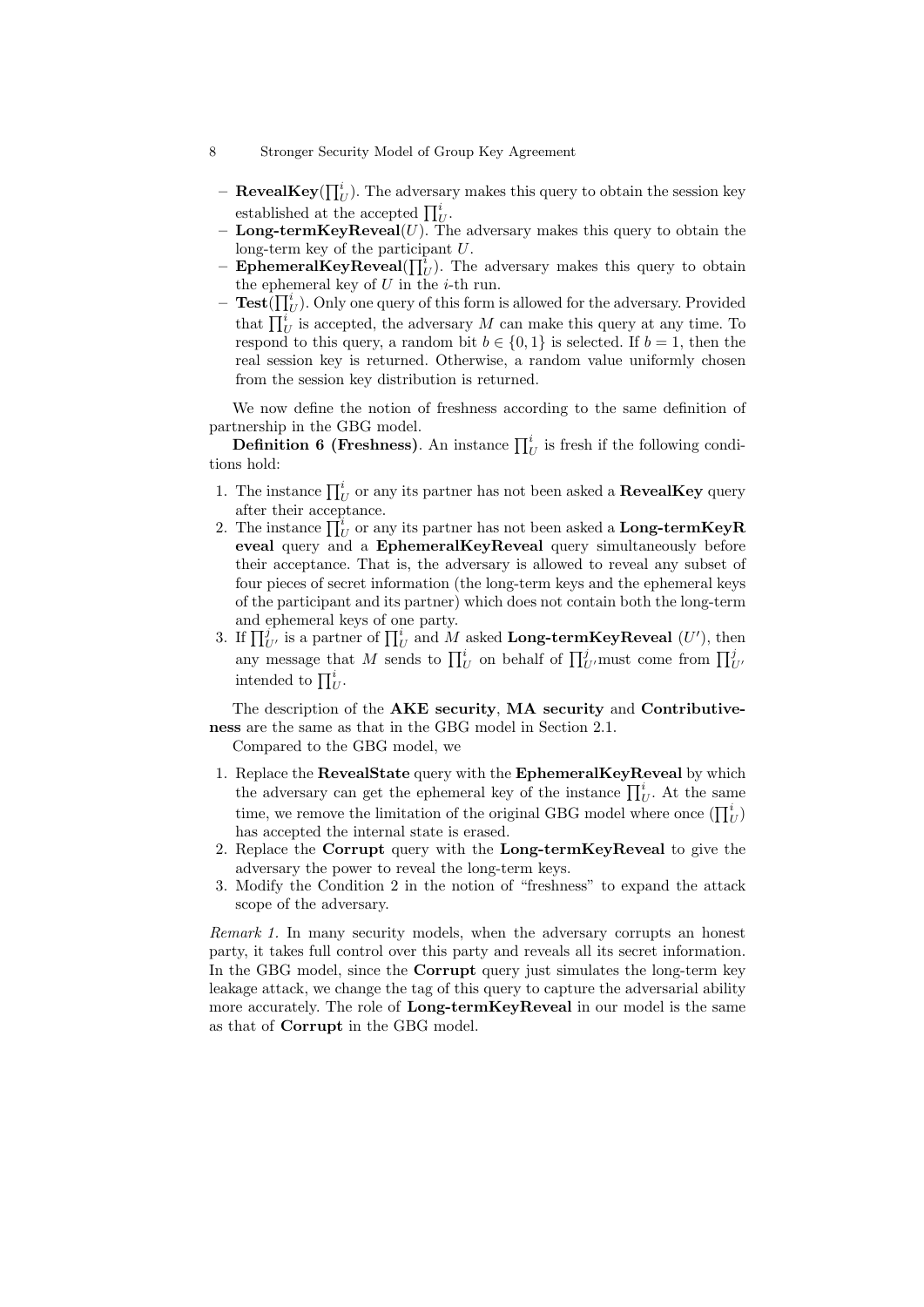Overall, eGBG model extends the adversarial capabilities to the following extent: we allow the adversary to reveal any subset of the long-term keys and Overall, eGBG n<br>extent: we allow the<br>ephemeral keys of  $\prod_{l}^{t}$  $\iota_U^i$  and its partner which does not contain both the long-term and ephemeral keys of one party.

# **4 BGS+ protocol**

To construct a GKA protocol which is secure in eGBG model, we modify some details of the original BGS protocol and get BGS+ protocol.

### **4.1 Description of BGS+ protocol**

We first introduce some notation that will be used in the rest of the paper.

 $\mathcal{U} = \{U_1, U_2, \cdots, U_n\}$ : The set of the parties who want to establish the session key. We also suppose that the group members are ordered in a logical ring.

*p, q, g*: Two large primes *p* and *q* with  $q|(p-1)$ , and a generator *g* of group  $G$  with order q.

: The security parameter in this protocol.

 $(pk<sub>i</sub>, sk<sub>i</sub>)$ : The long-term key pair of the participant  $U<sub>i</sub>$  which is used for the signature.

 $k_i, x_i$ : The ephemeral keys pair of the participant  $U_i$ .

 $H: \{0,1\}^* \to \{0,1\}^{\lambda}$ : Hash function modelled as a random oracle, where  $\lambda$ is another security parameter.

 $H_1/H_2$ :  $\{0,1\}^* \to Z_q/Z_p$ : Hash functions modelled as random oracles.

SK: Session key established by the participants.

This protocol aims to establish a confidential communication. The detailed description can be seen in Fig.2. Note that we drop the operator "modp" for clarity.

#### **4.2 Some design principles**

The most significant difference between BGS protocol and ours is that we use **4.2** Some design principles<br>The most significant difference between BGS protocol and ours is that we use<br> $\tilde{x}_i = H_1(sk_i, x_i)$  instead of  $x_i$  as the ephemeral intermediate result to generate **4.2 Some design principles**<br>
The most significant difference between BGS protocol and ours is that we use<br>  $\tilde{x}_i = H_1(sk_i, x_i)$  instead of  $x_i$  as the ephemeral intermediate result to generate<br>  $y_i, t_i^L$  and  $t_i^R$ . This b getting the needed values, this method avoid the possibility that the ephemeral secret state will be obtained by the adversary during the protocol execution process. On the other hand, even if the adversary gets the ephemeral key  $x_i$ , it can not obtain the  $\tilde{x}_i$  yet since it has to get the long-term key  $sk_i$  at the same time, but it is not allowed to reveal the long-term key and the ephemeral key simultaneously in eGBG model.

# **5 Security Analysis**

Now, we prove that BGS+ protocol achieves the **AKE security** goal, the **MA security** goal and the **Contributiveness** under reasonable and well-defined intractability assumptions.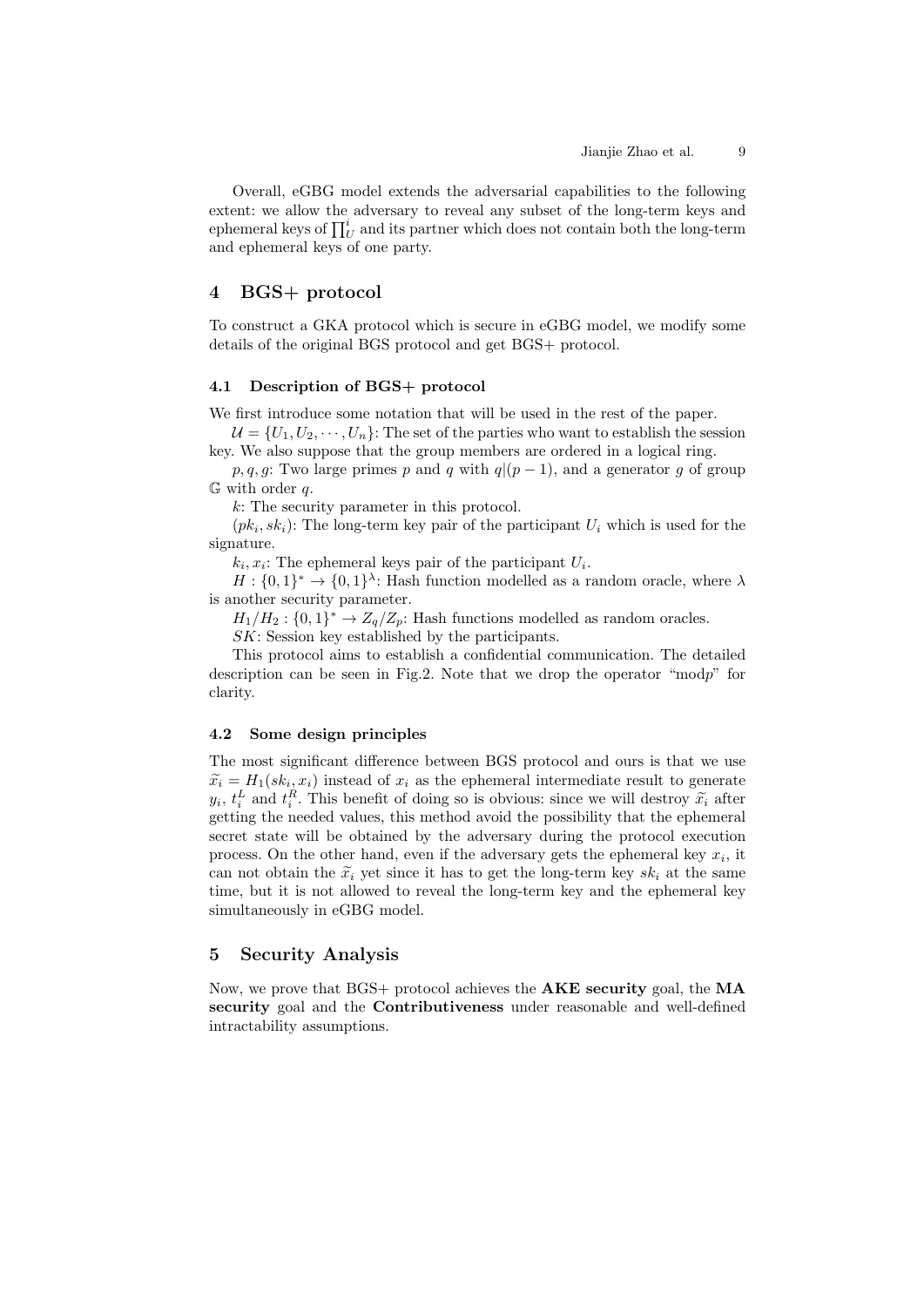**Round 1: Computation** 1. Each  $U_i$  chooses  $x_i \stackrel{R}{\leftarrow} \mathbb{Z}_q$  and computes  $\widetilde{x_i} = H_1(kk_i, x_i)$  and  $y_i = g$  $\overline{\widetilde{x_i}}$ . After obtaining  $y_i$ ,  $U_i$  destroys  $\widetilde{x}_i$ . 2. Each  $U_i$  sets  $M_i^I = y_i || pid.$ 3. Each  $U_i$  computes a signature  $\sigma_i^I$  on  $M_i^I$ . **Broadcast** Each  $U_i$  broadcasts  $M_i^I || \sigma_i^I$ . **Round 2: Check** Each  $U_i$  checks all signatures  $\sigma_j^I$  of incoming messages  $M_j^I || \sigma_j^I$  for  $j \neq i$ . **Computation** Each  $U_i$  checks all signatures  $\sigma_j^I$  of incoming messages  $M_j^I || \sigma_j^I$  for  $j \neq i$ .<br> **Computation**<br>
1. Each  $U_i$  computes  $\widetilde{x}_i = H_1(sk_i, x_i)$ ,  $t_i^L = H_2(y_{i-1}^{\widetilde{x}_i})$ ,  $t_i^R = H_2(y_{i+1}^{\widetilde{x}_i})$  and  $T_i = t_i^L \oplus t_i^R.$ 2.Each  $U_i$  chooses  $k_i \stackrel{R}{\leftarrow} \{0,1\}^k$ . Then  $U_i$  except  $U_n$  computes  $M_i^{II} = T_i || k_i$ .  $U_n$  computes  ${mask}_n = k_n \oplus t_n^R$  and  $H_2(k_n)$  and sets  $M_n^{II} = {mask}_n ||T_n|| H_2(k_n)$ . After this step, each  $U_i$  destroys  $\tilde{x}_i$ ,  $t_i^L$  and  $t_i^R$ ,  $U_n$  additionally destroys  $k_n$ . 3. Each  $U_i$  computes a signature  $\sigma_i^{II}$  on  $M_i^{II}$ . **Broadcast** Each  $U_i$  broadcasts  $M_i^{II} || \sigma_i^{II}$ . After Round 1 and Round 2 **Check** 1. Each  $U_i$  verifies the incoming the signatures  $\sigma_j^{II}$  on the corresponding message  $M_j^{II}$  for each  $j \in [1, n]$  and  $j \neq i$  also checks that  $T_1 \oplus \cdots \oplus T_n \stackrel{?}{=} 0$ . 2. Each  $U_i$  for  $i < n$ , computes  $\widetilde{x}_i = H_1(kk_i, x_i)$  and  $t_i^L = H_2(y_i^{\widetilde{x}_i})$ ,  $\overset{\text{ess}}{\oplus}$ extracts  $k_n = mask_n \oplus T_1 \oplus \cdots \oplus T_{i-1} \oplus t_i^L$  and checks the commitment  $H_2(k_n)$ sent in Round 2 for the  $k_n$  extracted. If so, each  $U_i$  computes  $sid = H_2(pid||k_1|| \cdots ||k_{n-1}||H_2(k_n)).$ **Key Computation** Each  $U_i$  computes the session key  $SK = H(sid||k_1|| \cdots ||k_n)$ .

**Fig. 2.** BGS+ protocol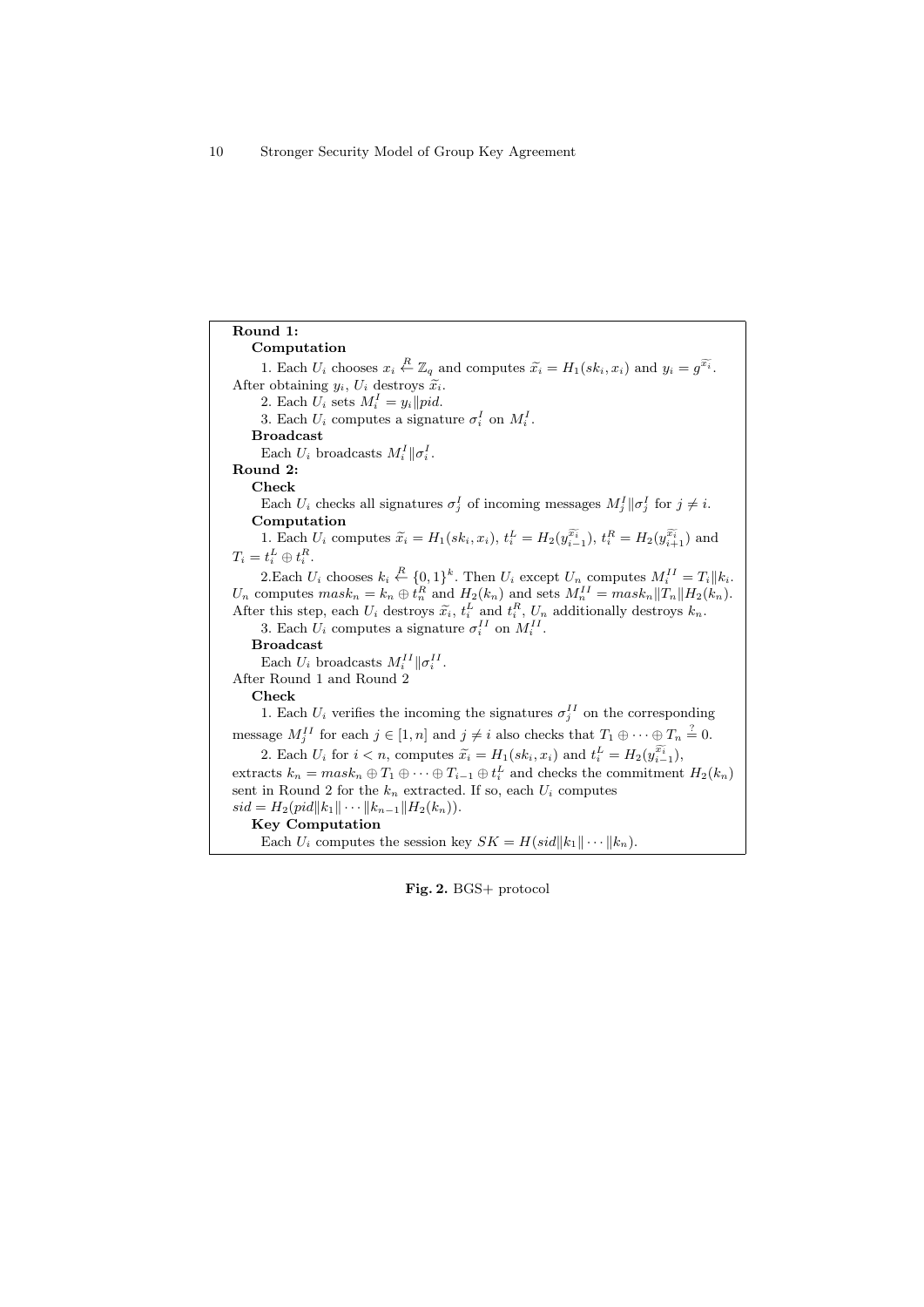**Theorem 1 (AKE security).** Let  $H_1$ ,  $H_2$  and  $H$  be three random oracles and the signature scheme used in GBS+ is UF-CMA secure,  $M_{AKE}$  denotes an adversary that has the ability to perform the oracle queries mentioned in Section 3. Then  $BGS+$  is AKE secure if the CDH assumption holds in  $G$ . Furthermore, suppose  $M_{AKE}$  has an advantage  $Adv_{BGS+}^{AKE}(M_{AKE})$  to break AKE security of  $BGS+$  by activating at most l sessions for each party, then there is a CDH problem solver  $W$  that can solve the CDH problem in polynomial time with an advantage  $Adv_{BGS+}^{CDH}(W)$  and

 $Adv_{BGS+}^{AKE}(M_{AKE}) \leq \frac{q_s^2+q_{H_2}}{2^{k-1}} + \frac{q_{H_1}^2}{q} + \frac{q_{H_2}^2}{p} + \frac{q_H^2}{2^{\lambda}} + 2n^2 \cdot Adv_{BGS+}^{Sig} + 2nl \cdot$  $Adv_{BGS+}^{CDH}(W)$ , where *n* is the number of parties;  $Adv_{BGS+}^{Sig}$  denotes the advantage of a polynomial adversary against the UF-CMA security of the signature;  $q_{H_1}$ ,  $q_{H_2}$  and  $q_H$  are the maximum number of times of hash queries  $H_1$ ,  $H_2$  and  $H$ , respectively;  $q_s$  represents the maximum number of queries to the **Send** oracles asked by the adversary.

**Proof.** In this proof, we incrementally define a sequence of games starting at the real execution  $G_0$  and ending up at game  $G_5$  where the adversary has no advantage. Each game addresses a different security aspect. For each game  $G_i$ , we define  $Succ_i$   $(i = 0, 1, \dots, 5)$  as the event that  $M_{AKE}$  wins the game.

We use the game hopping technique based on the failure events and bridging steps suggested by Shoup [20]. Consider an event E that may occur during the adversary  $M_{AKE}$ 's execution such that E is detectable by the simulator, E is independent of  $Succ_i$ ,  $G_i$  and  $G_{i+1}$  are identical unless E occurs, then we have

$$
|Pr[Succ_{i+1}] - Pr[Succ_i]| \le Pr[\mathsf{E}]. \tag{1}
$$

**Game** G0. This game corresponds to the real execution. In the game, we don't modify the simulation of the oracles, all the instances modeled as the real execution in the random oracle model. By the definition, we have

$$
Adv_{BGS+}^{AKE}(M_{AKE}) = |2 \cdot Pr[Succ_0] - 1|.
$$
 (2)

**Game**  $G1$ . This game is as the same as the game  $G0$  except that the simulation fails if the event Forge happens.

The event Forge occurs when the adversary  $M_{AKE}$  successfully forgery of one of the honest parties' signatures. According to the analysis in Gorantla et al.'s work [15], if the case happens, it will contradict against the assumption that the signature scheme in BGS+ protocol is UF-CMA secure.

We denote  $Adv_{BGS+}^{Sig}$  be the advantage of a polynomial adversary against the UF-CMA security of the signature, since the probability that  $M_{AKE}$  doesn't get the long-term key of the target party is  $\geq \frac{1}{n}$  and the probability of  $M_{AKE}$ outputting a valid forgery on behalf of the target party is also  $\geq \frac{1}{n}$ , we have  $Adv_{BGS+}^{Sig} \geq \frac{1}{n^2}$ , then

$$
Pr[Succ_1] - Pr[Succ_0] \le Pr[\text{Forge}] \le n^2 \cdot Adv_{BGS+}^{Sig}.
$$
 (3)

**Game** G2. In this game, we simulate all oracles in G1, except that we halt all executions in which the event Collision occurs.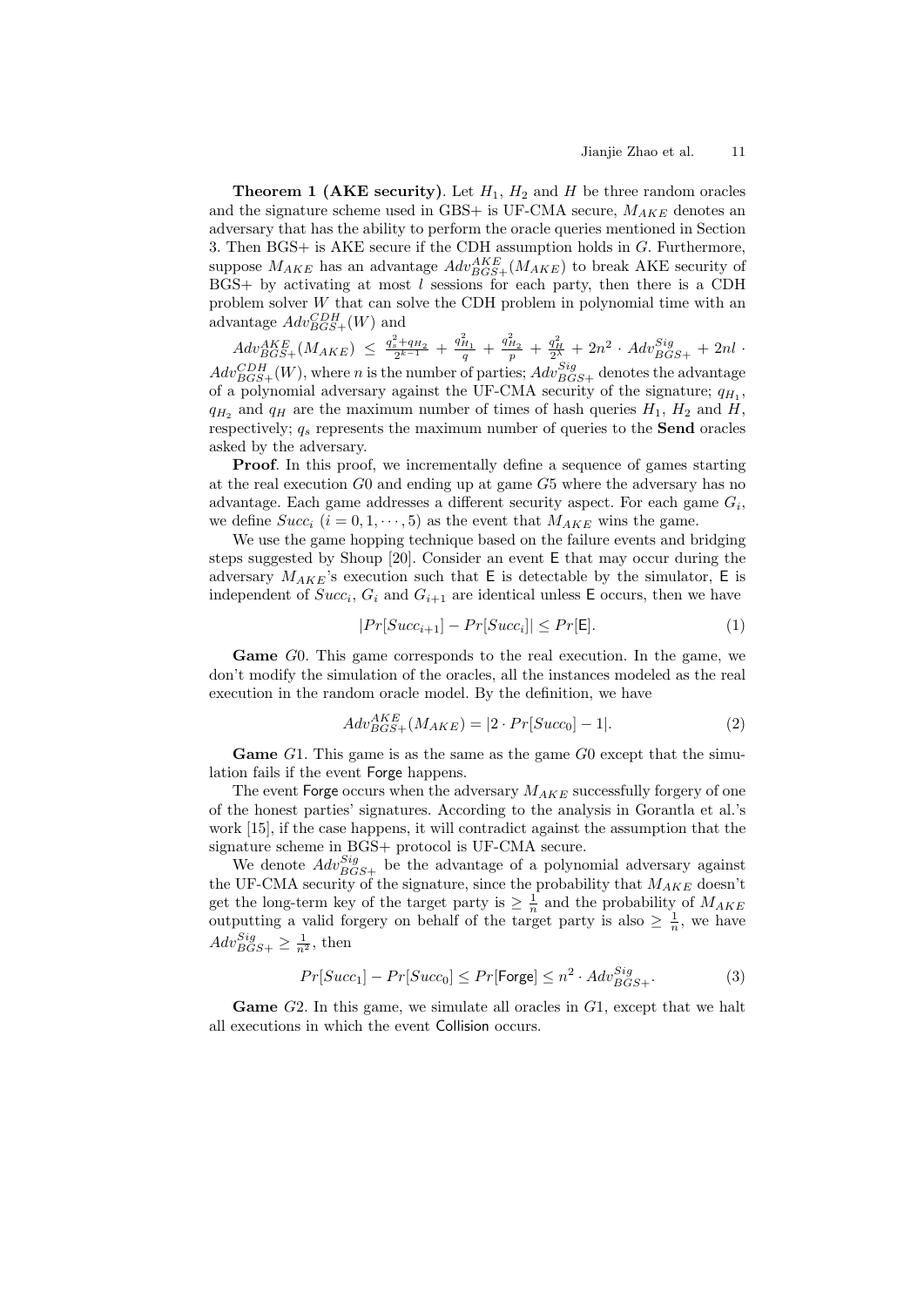The event Collision occurs when the random oracles  $H_1$ ,  $H_2$  and  $H$  produce collisions for any of their own inputs. According to the birthday paradox, the probability of collisions in output of  $H_1$  and  $H_2$  oracles are at most  $q_{H_1}^2/(2q)$ and  $q_{H_2}^2/(2p)$  respectively where  $q_{H_i}$  for  $i = 1, 2$  denotes the maximum number of queries to  $H_i$ . Similarly, the probability of collision in output of  $H$  oracle is at most  $q_H^2/2^{\lambda+1}$ , where  $q_H$  is the maximum number of times of hash queries H. Consequently,

$$
|Pr[Succ_2] - Pr[Succ_1]| \le Pr[\text{Collision}] \le \frac{q_{H_1}^2}{2q} + \frac{q_{H_2}^2}{2p} + \frac{q_H^2}{2^{\lambda+1}}.\tag{4}
$$

Game G3. This game is as the same as the previous game except that the simulation fails if the event Repeat occurs.

The event Repeat occurs when different parties choose the same random value  $k_i$  as their own shares. Let  $q_s$  be the maximum number of queries to the **Send** oracles asked by the adversary, then  $Pr[\mathsf{Repeat}] \leq \frac{q_s^2}{2^k}$ . Therefore, we have

$$
|Pr[Succ_3] - Pr[Succ_2]| \le Pr[\text{Repeat}] \le \frac{q_s^2}{2^k}.
$$
 (5)

**Game** G4. In this game, we change the simulation of queries to the **Send** query. This time, we change the way we compute the value  $y_{i-1}$  in some manner (we will describe these ways subsequently) to replace  $y_{i-1}$  when the adversary makes the corresponding **Send** query. Then we will have

$$
|Pr[Succ_4] - Pr[Succ_3]| \le nlq_{H_2} \cdot Adv_{BGS+}^{CDH}(W). \tag{6}
$$

*Proof.* By assuming a successful adversary against this game, we can construct a CDH solver  $W$ .

There is only difference between  $G_3$  and  $G_4$  in the way to generate  $y_{i-1}$  and  $y_i$  for a session, we will show the difference between the current game and the previous one is negligible as long as the CDH assumption holds.

First, the CDH solver W obtains CDH tuple  $(g, g^a, g^b)$ . As the real execution, W randomly select a party  $U_i$   $(i = 1, 2, \dots, n)$  and a session executed by it as the test session. When the corresponding **Send** query is asked, the CDH solver sets  $A = y_{i-1}$  and  $B = y_i$  and returns A and B to  $U_i$ . For other queries, W returns as  $G3$ .

Let  $Pr_1(M_{AKE})$  be the probability of the event that  $M_{AKE}$  will select  $U_i$ and the corresponding chosen by  $W$  as the test session, since there are  $n$  parties and each party can active at most *l* sessions, we have  $Pr_1(M_{AKE}) \ge \frac{1}{ln}$ .

By the definition of freshness, the adversary is allowed to reveal any subset of long-term keys and ephemeral keys of the parties, but it is not allowed to get both the long-term keys and ephemeral keys of one party. Special for the party  $U_i$ , eGBG model allows the adversary to reveal  $sk_i$  or  $x_i$ , but doesn't allow to reveal both  $sk_i$  and  $x_i$ . Therefore, the CDH solver simulates all oracle queries of long-term keys and ephemeral keys of the part both the long-term keys and ephemeral keys of  $U_i$ , eGBG model allows the adversary to reveal reveal both  $sk_i$  and  $x_i$ . Therefore, the CDH solwithout knowing a and b  $(a = \til$ 

Following the simulation principle above, if  $M_{AKE}$  successfully violates the AKE security of BGS+ protocol, it must have obtained  $k_n = mask_n \oplus T_1 \oplus \cdots \oplus$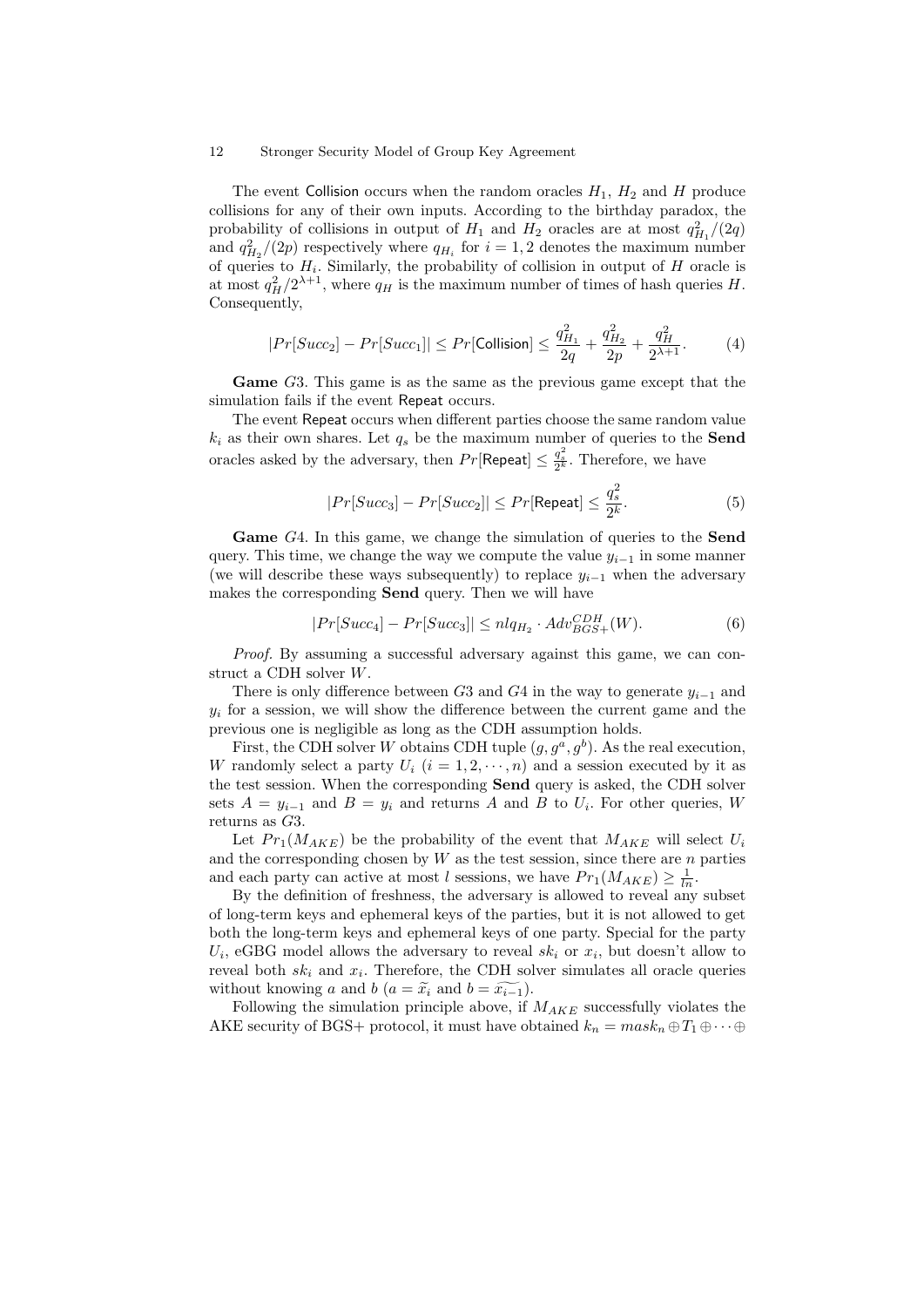Jianjie Zhao et al. 13<br>  $T_{i-1} \oplus t_i^L$  and know the value  $t_i^L = H_2(y_{i-1}^{\tilde{x}_{i-1}}) = H_2(y_i^{\tilde{x}_{i-1}})$ . Since we assume  $H_2$ <br>
is modeled as a random oracle, to get  $t_i^L$ , the only way for  $M_{AKE}$  is to own  $y_{i-1}^{\tilde{x}_{$  $\tilde{x_i}$ is modeled as a random oracle, to get  $t_i^L$ , the only way for  $M_{AKE}$  is to own  $y_{i-1}^{\tilde{x}_i}$  $\frac{L}{\tilde{x_i}}$  $(y_i^{x_{i-1}})$  and ask **Hash** query  $(H_2)$ . Once it asks **Hash** query  $(H_2)$ , it has to leave the correct  $y_{i-1}^{x_i} (y_i^{x_{i-1}})$ . s:<br>sl<br> $\tilde{x_i}$ ndor<br>n<mark>sh</mark><br>π—1

With the probability  $Pr_2(M_{AKE}) \geq \frac{1}{q_{H_2}}$ , *W* can choose the appropriate  $y_{i-1}^{x_i}$   $(y_i^{x_{i-1}})$  and solve the CDH problem with the advantage  $Adv_{BGS+}^{CDH}(W)$  in he $\widetilde{x_i}$ rect<br>
h tl<br>  $\widetilde{x_{i-1}}$ polynomial time:  $CDH(A, B) = CDH(g^a, g^b) = y_{i-1}^{x_i} = y_i^{x_{i-1}} = g^{ab}$ .  $e$ <br> $\tilde{x_i}$ noos<br>utage<br>∴−1

As we can see form the above analysis, we have  $Adv_{BGS+}(W) \ge \frac{1}{nlq_{H_2}}|Pr[Succ_4] Pr[Succ_3]$ , that is,  $|Pr[Succ_4] - Pr[Succ_3]| \leq n l q_{H_2} \cdot Adv_{BGS+}^{CDH}(W)$ .

Game G5. This game is as the same as G4 except that in the test session the game halts if  $M_{AKE}$  asks **Hash** query  $(H)$  with the corresponding input  $(id||k_1|| \cdots ||k_n)$ . Since there is no useful information about  $k_n$  in Round 2, the only way for the adversary to getting  $k_n$  is to guess it with the probability  $\frac{1}{2^k}$ and to check it using  $H_2(k_n)$ . Therefore,

$$
|Pr[Succ_5] - Pr[Succ_4]| \le \frac{q_{H_2}^2}{2^k}.
$$
 (7)

On the other hand, if the adversary doesn't make any **Hash** query for  $H_2$ with the correct input, it will not have any advantage in distinguishing the real session key from a random one and so  $Pr[Succ_5] = \frac{1}{2}$ .

Together with  $(2)-(7)$ , Theorem 1 is proven.

**Theorem 2 (MA security)**. Let  $H_1$ ,  $H_2$  and  $H$  be three random oracles and the signature scheme used in GBS+ is UF-CMA secure,  $M_{MA}$  denotes an adversary that has the ability to perform the oracle queries mentioned in Section 3. Then BGS+ is MA secure. Furthermore, the MA advantage of  $M_{MA}$  $Adv_{BGS+}^{MA}(M_{MA})$  is upper bounded by

 $Adv_{BGS+}^{MA} (M_{MA}) \leq |n^2 \cdot Adv_{BGS+}^{Sig} + \frac{q_{s}^2}{2^{k-1}} + \frac{q_{H_1}^2}{q} + \frac{q_{H_2}^2}{p} + \frac{q_{H}^2}{2^{\lambda}} - 1 |$ , where *n* is the number of parties;  $Adv_{BGS+}^{Sig}$  denotes the advantage of a polynomial adversary against the UF-CMA security of the signature;  $q_{H_1}$ ,  $q_{H_2}$  and  $q_H$  are the maximum number of times of hash queries  $H_1$ ,  $H_2$  and  $H$ ;  $q_s$  represents the maximum number of queries to the **Send** oracles asked by the adversary.

**Proof.** We follow the hypothesis of the proof of Theorem 1 and define  $Succ_i$  $(i = 0, 1, 2, 3)$  as the event that the adversary  $M_{MA}$  wins the game Gi.

**Game** G0. Like G0 in Theorem 1, this game represents the real execution. In the game, all the instances modeled as the real execution in the random oracle model. By the definition, we have

$$
Adv_{BGS+}^{MA}(M_{MA}) = |2 \cdot Pr[Succ_0] - 1|.
$$
 (8)

**Game** G1. In this game, we simulate all oracles in G0, except that we halt all executions in which the event Forge defined in Theorem 1 occurs. Then we have

$$
Pr[Succ_1] - Pr[Succ_0] \le Pr[\text{Forge}] \le n^2 \cdot Adv_{BGS+}^{Sig}.
$$
 (9)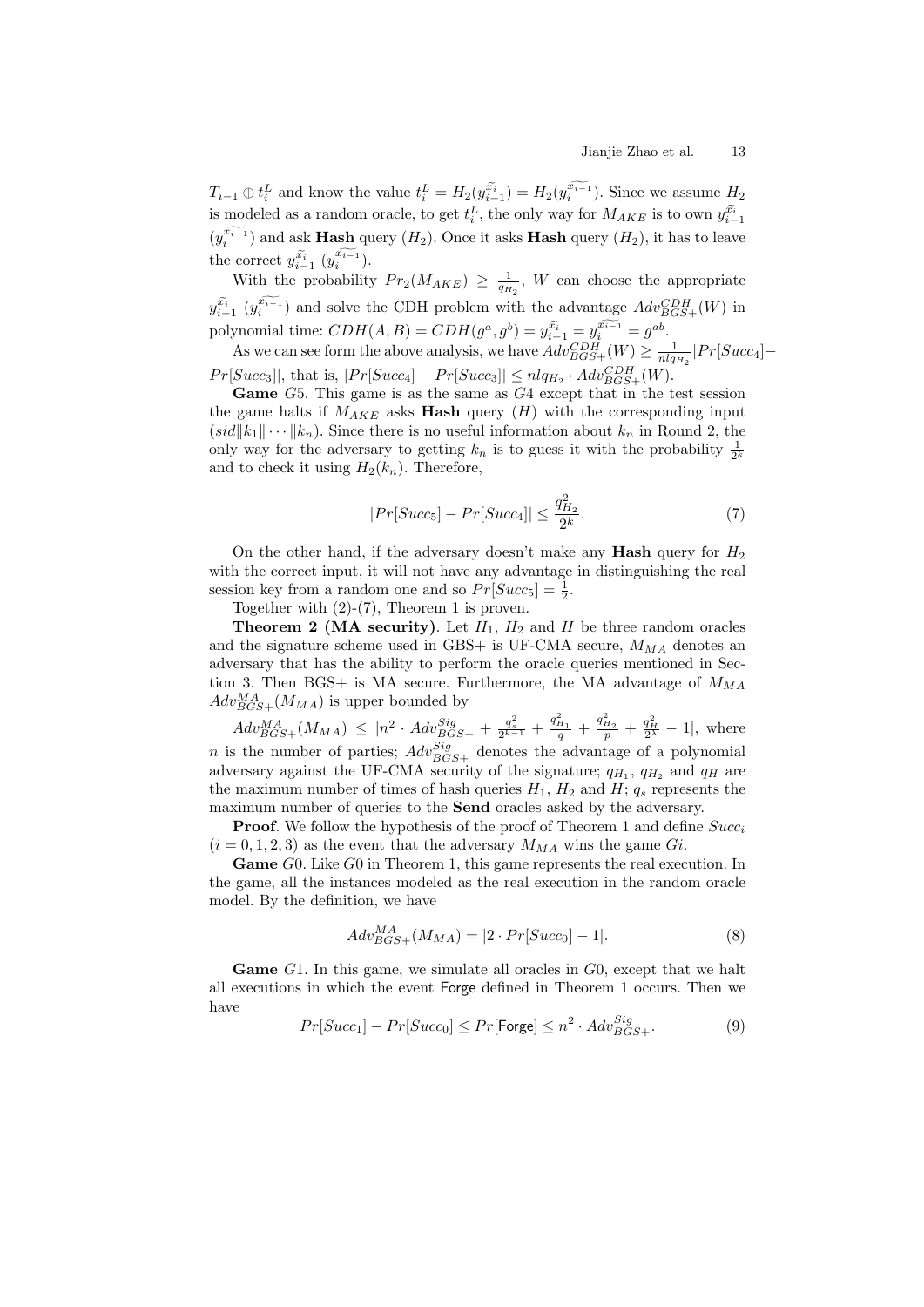**Game**  $G2$ . In this game, we simulate all oracles in  $G1$ , except that we halt all executions in which the event Collision defined in Theorem 1 occurs. Consequently,

$$
|Pr[Succ_2] - Pr[Succ_1]| \le Pr[\text{Collision}] \le \frac{q_{H_1}^2}{2q} + \frac{q_{H_2}^2}{2p} + \frac{q_H^2}{2^{\lambda+1}}.\tag{10}
$$

**Game** G3. This game is as the same as the previous game except that the simulation fails if the event Repeat defined in Theorem 1 occurs. Then we have

$$
|Pr[Succ_3] - Pr[Succ_2]| \le Pr[\text{Repeat}] \le \frac{q_s^2}{2^k}.
$$
 (11)

If  $G3$  doesn't abort, all the honest parties compute the same key. Hence  $Pr[Succ_3] = 0.$ 

Together with (8)-(11), Theorem 2 is proven.

**Theorem 3 (Contributiveness)**. Let  $H_1$ ,  $H_2$  and  $H$  be three random oracles and the signature scheme used in GBS+ is UF-CMA secure,  $M_{Con}$  denotes an adversary that has the ability to perform the oracle queries mentioned in Section 3 with the advantage  $Adv^{Con}_{BGS+}(M_{Con})$ . Then BGS+ is contributive and  $Adv_{BGS+}^{Con}(M_{Con}) \leq \left|\frac{q_s^2}{2^{k-1}} + \frac{q_{H_2}^2}{p} + \frac{q_H^2}{2^{\lambda}} - 1\right|$ , where  $q_{H_2}$  and  $q_H$  are the maximum number of times of hash queries  $H_2$  and  $H$ ;  $q_s$  represents the maximum number of queries to the **Send** oracles asked by the adversary.

**Proof.** Following the proofs on Theorem 1 and Theorem 2, we construct four games from  $G_0$  to  $G_3$ .

**Game** G0. This game represents the real execution in the random oracle model. By the definition, we have

$$
Adv_{BGS+}^{Con}(M_{Con}) = |2 \cdot Pr[Succ_0] - 1|.
$$
 (12)

**Game** G1. In this game, we simulate all oracles as in G0, except that we halt all executions in which the event Repeat defined in Theorem 1 occurs. Then we have

$$
|Pr[Succ_1] - Pr[Succ_0]| \le Pr[\text{Repeat}] \le \frac{q_s^2}{2^k}.
$$
 (13)

**Game** G2. In this game, we simulate all oracles in G1, except that we halt all executions in which the event Collision1 for input  $k_n$  occurs. Consequently,

$$
|Pr[Succ_2] - Pr[Succ_1]| \le Pr[\text{Collision1}] \le \frac{q_{H_2}^2}{2p}.
$$
 (14)

**Game** G3. In this game, we simulate all oracles in G2, except that we halt all executions in which the event Collision2 for input  $(id||k_1|| \cdots ||k_n)$  occurs Consequently,

$$
|Pr[Succ_3] - Pr[Succ_2]| \le Pr[\text{Collision2}] \le \frac{q_H^2}{2^{\lambda+1}}.\tag{15}
$$

If  $G3$  doesn't abort, the output of the random oracle  $H$  is uniformly distributed. Hence,  $Pr[Succ_3] = 0$ .

Together with (12)-(15), Theorem 3 is proven.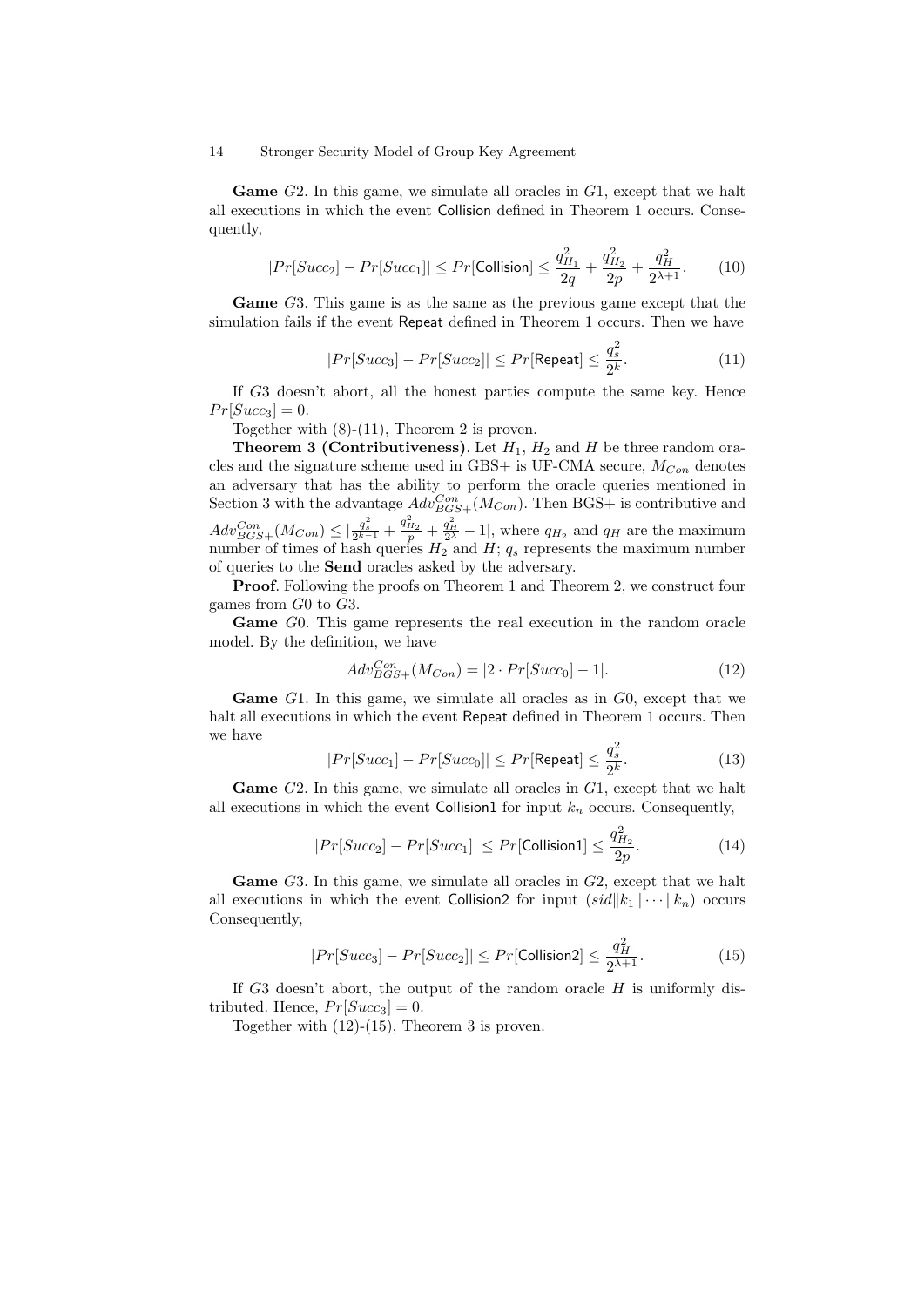## **6 Conclusion**

We analyze GBG model and find that this model doesn't consider the ephemeral key leakage resistance property. Considering this drawback, we extend GBG model to the following extent: the only corruption powers we don't give an adversary in the game are that it is not allowed to reveal both the long-term key and the ephemeral key of a legitimate party simultaneously. We then introduce a new GKA protocol called BGS+ protocol based on BGS protocol which is provably secure in GBG model but cannot resist ephemeral key leakage attack and prove that it is secure in the new model. As far as we know, this is the first provably secure GKA protocol in the strongest security model.

As for limitations, we didn't take the efficiency into account. A natural direction for further research is the design of provably secure protocols with lower computational cost and communication cost. Additionally, the design of GKA protocols in standard models where the security of the protocols isn't dependent on the security of random oracles is another imperative future research consideration.

## **Acknowledgement**

This work is partially supported by the Specialized Research Fund for the Doctoral Program of Higher Education (No. 200802480019) and the National Natural Science Foundation of China (No.61073150).

# **References**

- 1. Manulis, M.: Provably Secure Group Key Exchange. Volume 5 of IT Security. Europäischer Universitätsverlag, Berlin, Bochum, Dülmen, London, Paris (August 2007) Available at http://www.manulis.eu/phd.html. Last accessed on 29 May 2008.
- 2. Bellare, M., Rogaway, P.: Entity Authentication and Key Distribution. In: Advances in Cryptology–CRYPTO'93. Volume 773 of LNCS., Springer (1993) 232–249
- 3. Canetti, R., Krawczyk, H.: Analysis of Key-Exchange Protocols and Their Use for Building Secure Channels. In: Advances in Cryptology - EUROCRYPT'01. Volume 2045 of LNCS., Springer (2001) 453–474
- 4. LaMacchia, B.A., Lauter, K., Mityagin, A.: Stronger Security of Authenticated Key Exchange. In Susilo, W., Liu, J.K., Mu, Y., eds.: Provable Security, First International Conference, ProvSec 2007. Volume 4784 of LNCS., Springer (2007) 1–16
- 5. Abdalla, M., Fouque, P.A., Pointcheval, D.: Password-Based Authenticated Key Exchange in the Three-Party Setting. In Vaudenay, S., ed.: Public Key Cryptography–PKC'05. Volume 3386 of LNCS., Springer (2005) 65–84
- 6. Wang, W., Hu, L.: Efficient and Provably Secure Generic Construction of Three-Party Password-Based Authenticated Key Exchange Protocols. In Barua, R., Lange, T., eds.: Progress in Cryptology–INDOCRYPT'06. Volume 4329 of LNCS., Springer (2006) 118–132